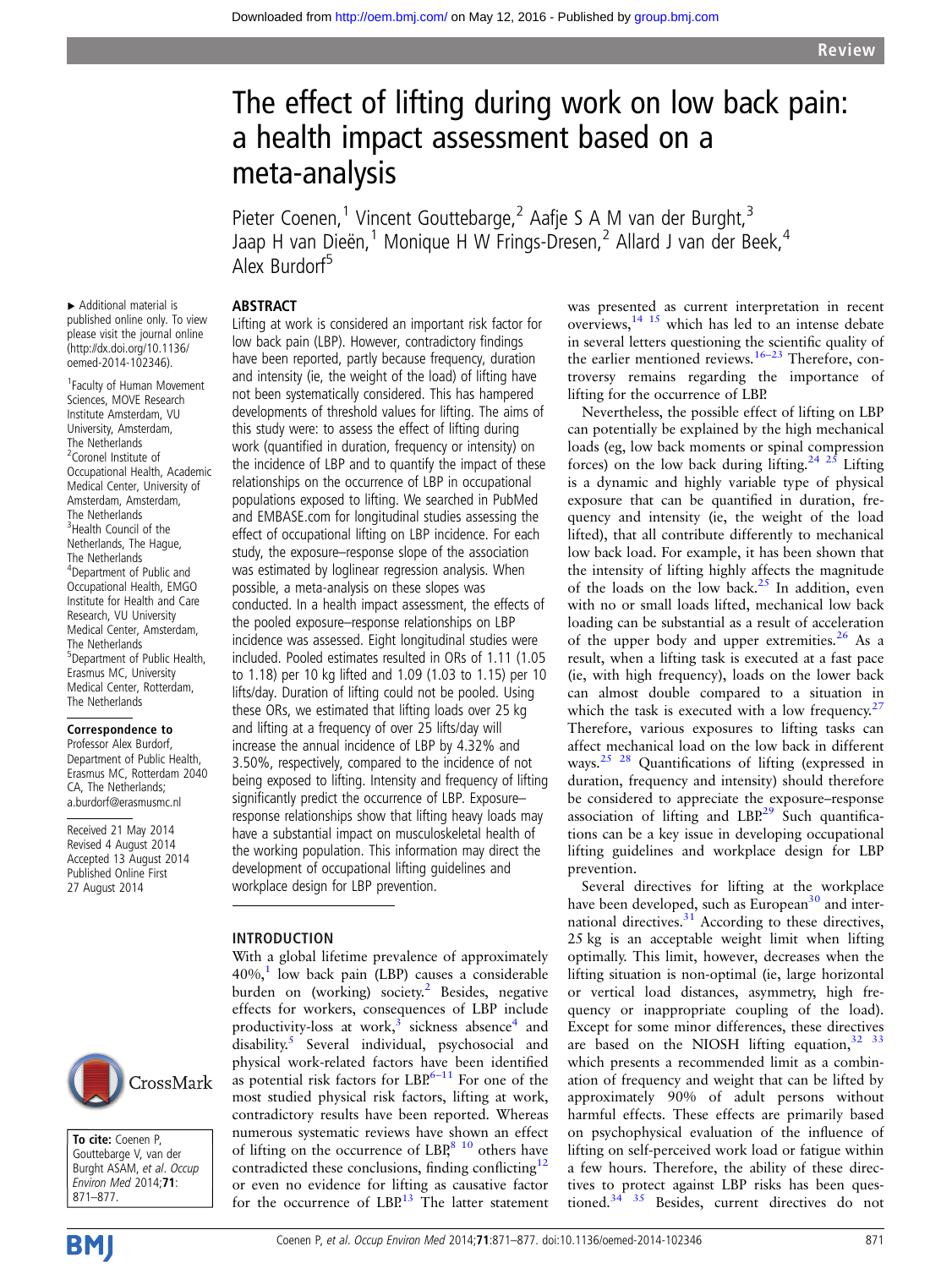assess long-term consequences, which has hampered the development of threshold limit values distinguishing between healthy and unhealthy lifting exposure at work.<sup>[36](#page-6-0)</sup> In addition, a lack of insight into exposure–response relationships between lifting and LBP has also complicated current attempts to demonstrate that a reduction in biomechanical exposure at work will contribute to a decrease in LBP occurrence.<sup>37</sup> <sup>38</sup>

In the past few years, several sound systematic reviews have presented exposure–response relationships for occupational lifting and  $LRR^{9-11}$  $LRR^{9-11}$  $LRR^{9-11}$  even considering the influence of methodological characteristics (such as study design, participation and reliability of the exposure and the response) on the magnitude of the reported association.<sup>8</sup> However, these reviews have not expressed a pooled risk estimate in quantified units of exposure to lifting (in terms of intensity, frequency or duration) nor evaluated its impact on musculoskeletal health in the workforce. Therefore, the first aim of the current study was to assess the effect of exposure to lifting during work (in terms of loads lifted, frequency of lifts per hour, and duration of lifting activities) on the incidence of LBP. The second aim of the study was to quantify, through a health impact assessment, the potential impact of these exposure–response relationships on LBP in occupational populations with specific lifting exposures as a basis for the development of threshold limit values.

#### METHODS

#### Search strategy

To identify all relevant publications, we performed systematic searches of the literature written in English in the bibliographic databases of PubMed and EMBASE.com from inception to April, 2014. Search terms included controlled terms from MeSH in PubMed, EMtree in EMBASE.com as well as free text terms. Search terms expressing 'lifting' were used in combination with search terms comprising 'work-related' and terms for 'LBP' (search strategies in both data-bases are provided in online supplementary appendices 1 and 2, respectively). Lists of references of all included full-text articles were also screened for additional papers.

Two reviewers (PC and VG) independently screened all potentially relevant titles and abstracts for eligibility. If necessary, the full-text article was checked for eligibility criteria. Differences in judgment were resolved through a consensus procedure. Studies were included if they met the following criteria: The article describes an original prospective study (ie, no intervention studies, reviews, editorials or letters), in which the effect of occupational lifting (quantified in terms of duration, frequency or intensity) on the incidence of non-specific LBP was expressed in an appropriate risk estimate (ie, OR, relative risk (RR) or prevalence ratio (PR)). Full-text versions of the selected articles were obtained for data extraction and quality assessment.

#### Data extraction and quality assessment

Two reviewers (PC and VG) independently assessed all selected papers for data extraction and methodological quality. In case of a disagreement, consensus was reached during a meeting. If agreement could not be reached, a third reviewer (AB) decided on the matter. For data extraction, the following variables of each included paper were obtained: first author and year of publication, study population (ie, number of subjects in the analysis, age, gender, occupation and country), study design (ie, duration of the follow-up period and confounding factors), health effects (ie, response definition, baseline prevalence and incidence during follow-up period), exposure parameters (ie, duration,

frequency or intensity of lifting) and risk estimate (eg, OR or RR). When multiple modalities of lifting (ie, lifting with a forward bent back or above shoulder level) were presented in the selected papers, only lifting activities with the highest occurrence were chosen for further analysis.

For methodological quality assessment, five criteria based on available, well accepted sources<sup>[39 40](#page-6-0)</sup> were used (see online supplementary appendix 3). Items were scored positive, negative or unclear in case insufficient information was available. A highquality study was defined by positive scores on over 50% of the items.

#### Meta-analysis and a health impact assessment

In order to combine results of included studies in a meta-analysis, small differences in definition of exposure and health outcomes were accepted. $41$  For each study, an exposure– response relationship was calculated by a loglinear regression analysis:

$$
y = e^{\alpha + \beta X + \log(N)} \tag{1}
$$

In equation 1, y is the number of workers reporting a first episode of LBP (incidence), X is the exposure metric of interest and N is number of subjects in the particular study population. Model parameters were retrieved from the original studies, as presented in online supplementary appendix 4. Since studies have used categories of exposure, the midpoint of an exposure category was used as average exposure, for example 15 kg for a 10–20 kg exposure category. For the highest exposure category with an unbounded upper value a measure was chosen to reflect a meaningful estimate. This measure was chosen based on expert judgments, for example, lifting loads above 25 kg was set at 30 kg. In the loglinear regression analysis a single intercept was used that reflects the annual incidence of LBP without exposure. This also forces the exposure–response relation through the origin by the assumption that those workers without exposure to lifting could not have an increased incidence of LBP attributed to lifting, as is customary in regulatory risk assessment processes. This procedure allowed us to estimate the slope and CI of the exposure–response relationship within each study, which represents the increase in OR or RR per unit of exposure to lifting. When y and/or N were not presented in the selected paper, slopes were estimated using exposure categories and ORs.

In the meta-analysis, the slopes of individual studies were pooled by reciprocal weighting by the variance of the slope in a random effects model due to heterogeneity across studies. Pooled risk estimates, expressed in ORs and 95% CIs, were calculated for the effect of frequency (expressed in 10 lifts per day) and intensity (expressed in 10 kg of lifting) of lifting on LBP. The reported incidence of LBP among non-exposed participants was also pooled using the reported annual incidence of LBP among workers without lifting activities. This was carried out, in accordance to the pooling of ORs, by pooling using reciprocal weights of the size of the unexposed study population. In 7 of 8 studies, LBP was defined as any episode in the past 12 months, whereas in one study LBP in the past month was used as proxy for annual incidence of LBP.<sup>[42](#page-6-0)</sup>

In a health impact assessment, using equation 1, the pooled annual incidence of LBP among non-exposed participants was combined with the pooled ORs of lifting loads more than 25 kg per day and more than 25 lifts per day. The extra incidence of LBP among workers lifting more than 25 kg, or performing more than 25 lifts per day was compared to the incidence of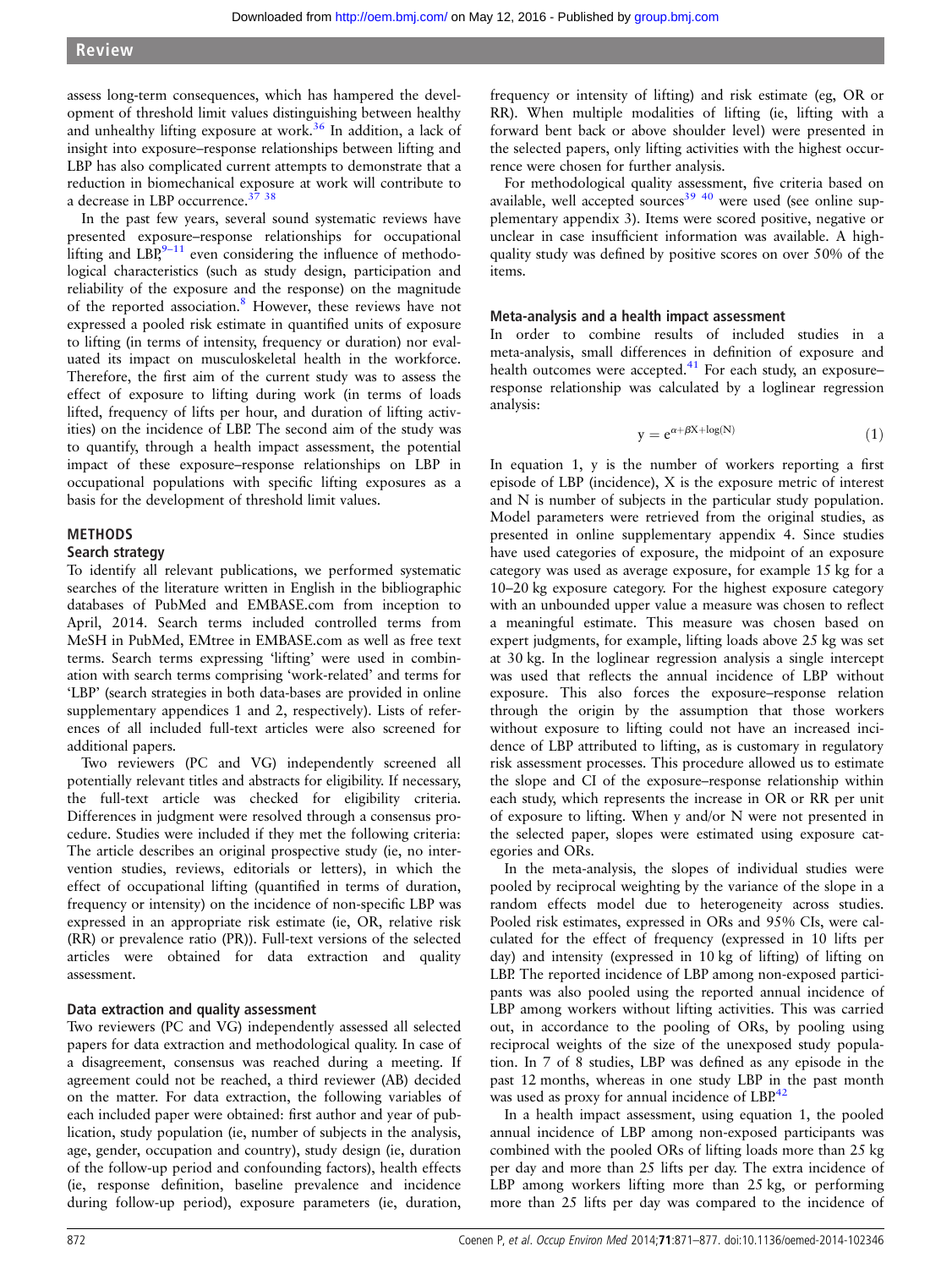workers not being exposed to lifting across the observed range in pooled annual incidence and ORs. Also, publication bias was examined through visual inspection of funnel plot asymmetry depicting the SE of the OR plotted against the OR of all included studies for intensity (expressed in 10 kg) and frequency of lifting (expressed in 10 lifts per day).

#### **RESULTS**

papers.

The flow chart of the search and selection process is presented in figure 1. The literature search generated a total of 2631 references, of which 1094 in PubMed and 1537 in EMBASE.com. After removing duplicates, 2263 unique references remained that were screened on their titles for inclusion. During this procedure, 1930 records were excluded, resulting in 333 records for full-text abstract screening. Based on this screening, another 290 studies were excluded. Subsequently, 43 full-text articles were assessed for their eligibility. A total of 35 of these studies were excluded for several reasons: 17 studies did not quantify exposure to lifting, six studies did not use non-specific LBP

incidence as relevant outcome, six studies did not have a prospective design, three studies did not present interpretable risk estimates, two studies did not meet the language criteria and one study was a literature review. Eventually, 8 original prospective studies that described the effect of lifting (quantified in duration, frequency and/or intensity) on non-specific LBP incidence, $42-49$  $42-49$  were included for further analysis. No additional studies were included based on reference lists in included articles. Information of all studies included is summarised in online supplementary appendix 4, while the quality of these studies is described in online supplementary appendix 5.

[Figure 2](#page-3-0) presents six studies on intensity of lifting with ORs varying between 1.03 and 1.24 for 10 kg loads, resulting in a pooled OR of 1.11 (95% CI 1.05 to 1.18) per 10 kg of lifting.[42 44 46](#page-6-0)–<sup>49</sup> Three studies presented exposure–response information for 10 lifts per day with ORs between 1.05 and 1.23, resulting in a pooled OR of 1.09 (95% CI 1.03 to 1.15) per 10 lifts per day.<sup>[44 48 49](#page-6-0)</sup> One study on frequency of lifting and LBP among nurses did not provide a comparable exposure

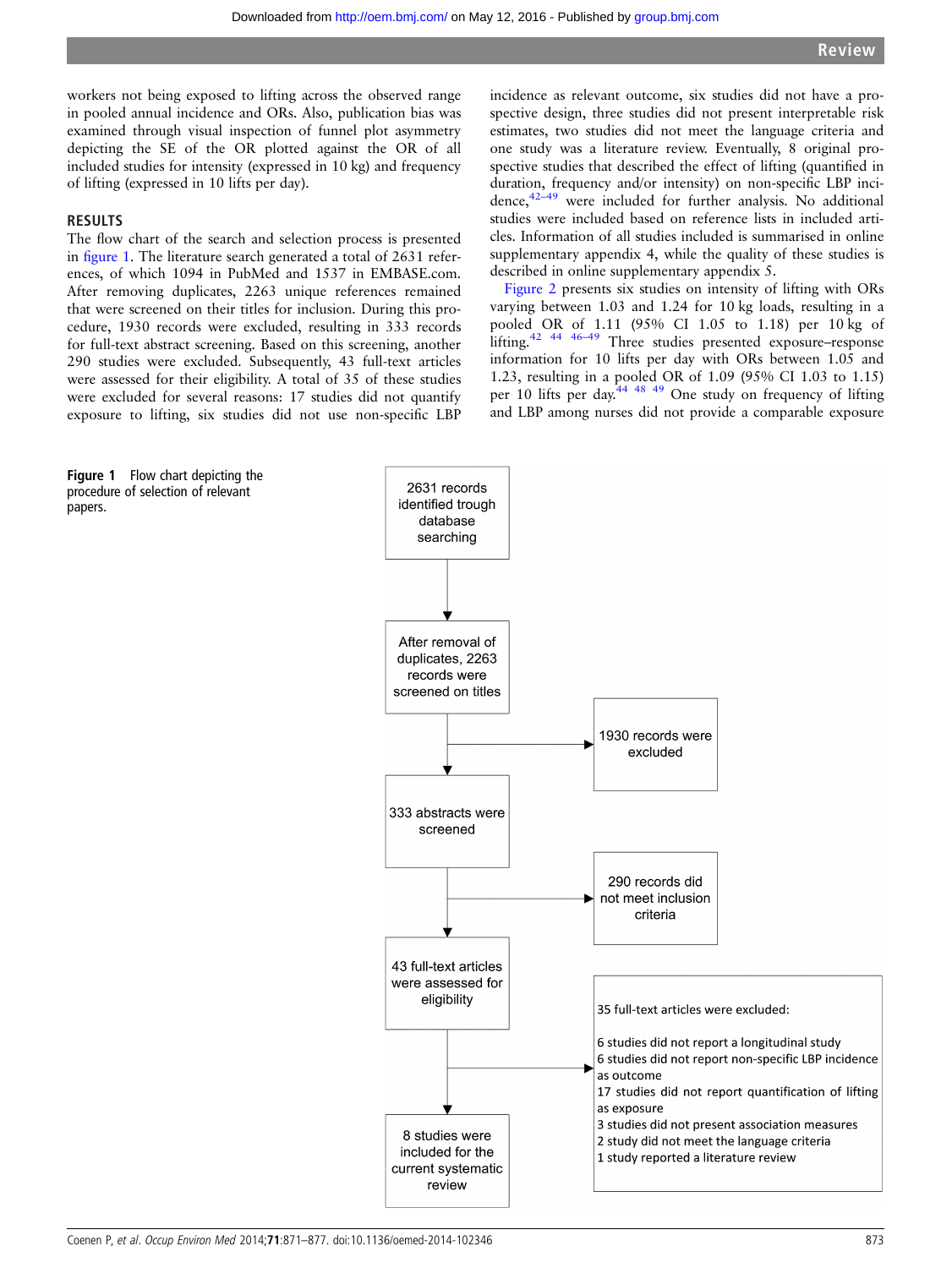<span id="page-3-0"></span>



Figure 2 Associations of lifting intensity (upper part of the figure) and lifting frequency (lower part of the figure) and the incidence of low back pain. In the table (left panel), exposure categories, reference categories and estimated risks (ORs) per study as well as the pooled risk are shown. In the right panels, a forest plot depicts the effect found in all studies as well as the pooled effect for all studies.

metric.<sup>[43](#page-6-0)</sup> Two studies reported positive associations between duration of lifting and occurrence of LBP, but exposure definitions were too different to conduct a meta-analysis.<sup>45</sup> <sup>46</sup>

Five out of 8 studies described the annual incidence of LBP among workers without any exposure to lifting with a lowest value of  $8.9\%^{44}$  $8.9\%^{44}$  $8.9\%^{44}$  and a highest value of  $20.8\%^{47}$  The pooled annual incidence was 18.4% (95% CI 17.6% to 19.2%), which was strongly dominated by the study with the highest reported incidence that contributed 41% to the combined study population.

The health impact assessment in table 1 shows that among workers who regularly lift loads above 25 kg, the incidence of LBP would increase by 4.32% compared to workers not being exposed to lifting, which is a relative increase of almost 25%. The sensitivity analysis for lifting intensity with differences in incidence of LBP among unexposed groups and differences in magnitude of exposure–response relationships estimated a 1.00– 7.57% increase in annual incidence of LBP as a result of lifting more than 25 kg. For workers who regularly lift loads more than 25 times per day the incidence of LBP would increase by 3.50% compared to workers not being exposed to lifting, which

is a relative increase of about 20%. The sensitivity analysis showed for lifting more than 25 times per day, an increase in annual incidence of LBP ranging from 0.63% to 6.52%.

Regarding publication bias, visual inspection of the funnel plot (fi[gure 3](#page-4-0)) suggested some degree of asymmetry with some larger studies reporting lower ORs than smaller studies.

#### **DISCUSSION**

The current study aimed (1) to assess the effect of exposure to work-related lifting (in terms of duration, frequency or intensity) on the incidence of LBP, and (2) to quantify the potential impact of these relationships on the incidence of LBP in occupational populations with a variety of lifting activities. Our findings showed significant exposure–response relationships for intensity and frequency of lifting with LBP incidence. We were not able to conduct a meta-analysis on the effect of lifting duration on LBP incidence, but individual studies showed that longer duration of lifting was associated with a higher LBP incidence.

|         | Table 1 Health impact assessment for the effect of intensity of lifting (upper panels of the table) and frequency of lifting (lower panels of the |  |  |
|---------|---------------------------------------------------------------------------------------------------------------------------------------------------|--|--|
| figure) |                                                                                                                                                   |  |  |

|                           |       | Observed incidence (%)<br><b>OR</b> |                 |                  |                           |       | Extra incidence (%) due to lifting<br><b>OR</b> |                 |                  |
|---------------------------|-------|-------------------------------------|-----------------|------------------|---------------------------|-------|-------------------------------------------------|-----------------|------------------|
|                           |       | Lower CI                            | Pooled estimate | <b>Higher CI</b> |                           |       | Lower CI                                        | Pooled estimate | <b>Higher CI</b> |
|                           |       | 1.05                                | 1.11            | 1.18             |                           |       | 1.05                                            | 1.11            | 1.18             |
| Lifting intensity         |       |                                     |                 |                  |                           |       |                                                 |                 |                  |
| Incidence lowest value    | 8.73  | 9.72                                | 11.08           | 12.60            | Incidence lowest value    | 8.73  | 1.00                                            | 2.35            | 3.87             |
| Incidence pooled estimate | 18.42 | 20.27                               | 22.73           | 25.40            | Incidence pooled estimate | 18.42 | 1.86                                            | 4.32            | 6.98             |
| Incidence highest value   | 20.77 | 22.80                               | 25.47           | 28.34            | Incidence highest value   | 20.77 | 2.03                                            | 4.70            | 7.57             |
| Lifting frequency         |       |                                     |                 |                  |                           |       |                                                 |                 |                  |
| Incidence lowest value    | 8.73  | 9.36                                | 10.62           | 12.04            | Incidence lowest value    | 8.73  | 0.63                                            | 1.90            | 3.31             |
| Incidence pooled estimate | 18.42 | 19.60                               | 21.91           | 24.42            | Incidence pooled estimate | 18.42 | 1.19                                            | 3.50            | 6.00             |
| Incidence highest value   | 20.77 | 22.07                               | 24.59           | 27.29            | Incidence highest value   | 20.77 | 1.30                                            | 3.82            | 6.52             |

Based on pooled OR and incidences, observed incidence associated with lifting more than 25 kg and more than 25 lifts per day are shown (left panels). Furthermore, the expected extra incidence in LBP of workers with such lifting activities as compared to those not being exposed to lifting is shown (right panels). LBP, low back pain.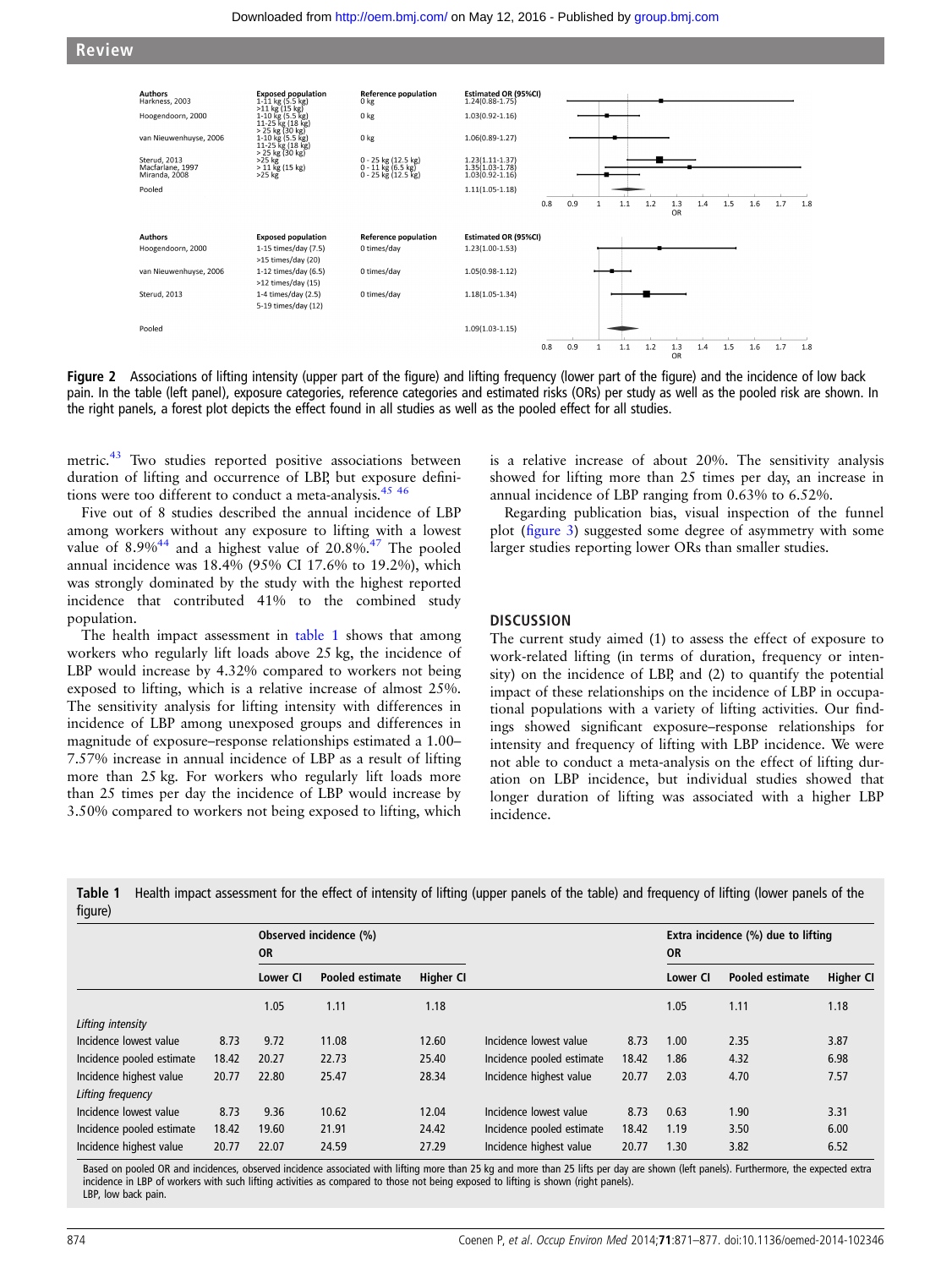<span id="page-4-0"></span>Figure 3 Funnel plot for intensity (left figure) and frequency of lifting (right figure). Dots represent the individual study estimates while the vertical line depicts the summary effect. Diagonal dashed lines represent the pseudo 95% CI.



### Interpretation of results

Our results are in line with earlier reviews showing adverse effects of lifting on LBP.<sup>[8 10 11](#page-5-0)</sup> However, these reviews have summarised the overall effects by comparing exposed workers with unexposed workers, treating exposure as a dichotomous characteristic. Such approach limits comparability across studies due to different definitions of the exposure variable of interest. In our approach, we first established the exposure–response association within each study, making full use of available information on trends demonstrating that with an increasing exposure category the likelihood of LBP increased. By introducing a common exposure metric, expressed by kg of load or frequency of lifts, these exposure–response associations could be pooled across all studies. Hence, the pooled exposure–response relationship presents a linear expression of the change in effect, that is, the incidence of LBP, caused by different levels of exposure, that is, weight of loads and frequency of lifting. This risk assessment might form the basis for occupational health policies.

A first consideration in these policies will be the interpretation with respect to possible existence of a no observed adverse effect level (NOAEL). Our risk assessment predicted that regularly lifting loads of more than 25 kg will result in an extra annual incidence of LBP of approximately 4.3%, which is a relative increase of 25%. Lifting weights above 25 kg is often used as a limit beyond which lifting is regarding as unsafe, for example in European $30$  and international directives.<sup>[31](#page-6-0)</sup> However, our risk assessment also predicted that lifting below this level will still increase the annual incidence of LBP, which mirrors observed risks in several longitudinal studies.

A second consideration is whether exposure guidelines can sufficiently capture the complex exposure patterns at the workplace with its strong variation in lifting characteristics within and between workers. Current guidelines focus strongly on maximum weights in combination with frequency of lifts, whereas workplaces surveys have shown that lifting activities encompass different weights being lifted with different frequencies over varying distances. Epidemiological studies will have limited discriminatory power to identify all combinations of lifting characteristics that may increase the occurrence of LBP. Thus, the translation of epidemiological evidence on exposure– response relationships into health policies will lack some specificity and precision.

A third important consideration is agreement on what should be considered as a biologically significant adverse effect. The longitudinal studies in our meta-analysis most often have defined LBP as the occurrence of any spell of pain in the past 12 months. Do we consider a couple of hours of pain as a relevant biological effect? Several studies have reported that a substantial proportion of participants with an episode of acute LBP will eventually develop chronic LBP, with a maximum of about

half of the workers progressing to chronic LBP.<sup>[50](#page-6-0)</sup> Moreover, this chronic non-specific LBP significantly predicts sickness absence<sup>[4](#page-5-0)</sup> and work disability.<sup>[5](#page-5-0)</sup> In the transition from acute pain to chronic pain, exposure to lifting at work plays a role.<sup>51</sup> Hence, occupational lifting is not only a risk factor for incident LBP but also a prognostic factor for aggravation of LBP and subsequent influence on sickness absence<sup>4</sup> and work disability.<sup>[5](#page-5-0)</sup> This indicates the substantial impact of incident LBP on the burden of disease in the working population. A linked issue is how to define the acceptable risk criteria, for example is one LBP case among 100 workers per year an acceptable risk or among 10 000 workers per year?

A fourth consideration is whether compliance with a lifting guideline will reduce the occurrence of LBP. So far, most workrelated interventions on lifting (eg, by providing lifting training or using assisting lifting devices) have not been successful on a large scale. $37 \frac{38}{10}$  In general, interventions studies have not demonstrated very well that the ergonomic intervention under investigation has reduced exposure to lifting at the workplace, and through this reduced exposure has caused a significant reduction in the occurrence of LBP.<sup>[29](#page-6-0)</sup> The exposure–response relationships present theoretical benefits of an intervention, but the resilient nature of work processes and organisations might hamper complete elimination of harmful lifting activities.<sup>3</sup> Thus, intervention studies should quantify the achieved reduction in exposure to lifting in order to provide insight how effective a particular intervention can be.

Given all the above, risk assessments can be improved by using better quantitative information on the effects of exposure to intensity and frequency of lifting on the incidence of LBP in specific occupational populations. Given the large number of studies on lifting and LBP, it is disappointing that only 8 studies presented sufficient information on exposure to lifting for analysis of a pooled exposure–response relationship. Therefore, more studies assessing the effect of lifting, quantified in inten-sity, frequency or duration, on LBP are needed.<sup>[29](#page-6-0)</sup> Studies should assess the separate and combined effects of frequency and intensity of lifting on LBP, since the available evidence does not allow to disentangle both aspects of lifting which form the basis of the well-known risk evaluation captured in the NIOSH lifting equation.<sup>32</sup> <sup>33</sup>

#### Methodological considerations

In the current study, only those longitudinal cohorts providing information on quantitative exposure information (duration, frequency and intensity) and their effects on LBP incidence were included. These studies, in which measurement of the exposure precedes that of the health effect, provide the opportunity to assess the actual causality regarding  $LBP^{52}$  $LBP^{52}$  $LBP^{52}$  Overall, studies included in this meta-analysis were of high quality, with only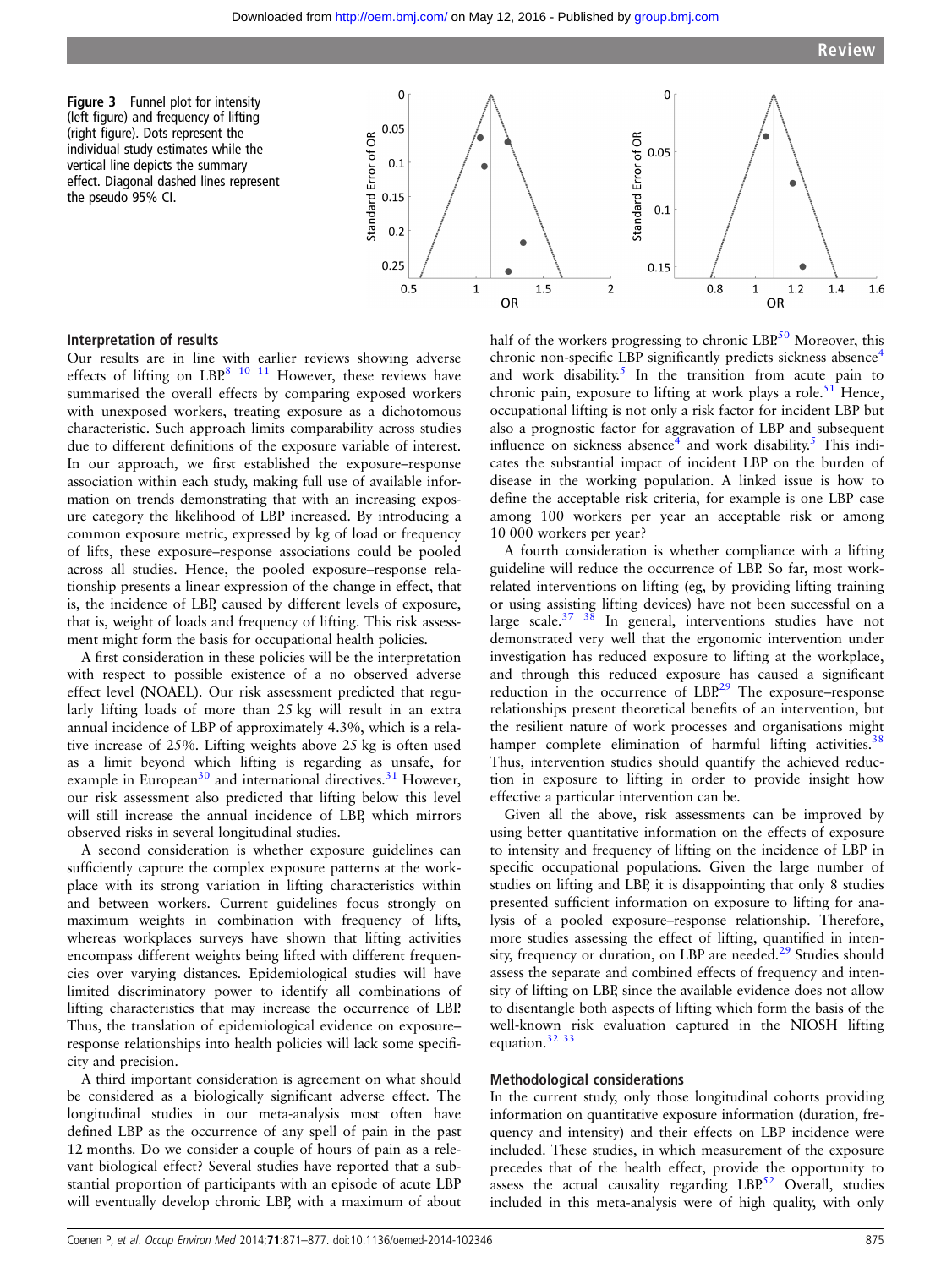<span id="page-5-0"></span>one included study scoring unclear on their description of the population and two included studies scoring unclear on their outcome description. A meta-analysis was performed to increase power and to obtain more reliable risk estimates. Despite these methodological advantages, some sources of bias cannot be excluded. For example, exposure as well as outcome of most studies were assessed using self-reports. Although the use of these self-reports is well accepted, the validity of such exposure estimates has often been questioned, as these are highly subjective and often based on crude categorisation, thereby limiting the accuracy.<sup>[53 54](#page-6-0)</sup> Therefore, in future studies, more objective measurements should be obtained to improve estimates of lifting and subsequent mechanical work load. Such measurements can, for example, contain structured observations or more recently developed techniques, such as inertial sensor or automated marker-less posture tracking methods.<sup>[55 56](#page-6-0)</sup>

A number of assumptions were made when conducting the described meta-analysis. First, as in the NIOSH equation,<sup>3</sup> the effect of exposure to lifting on LBP was assumed to be linear with an increasing risk of LBP with increasing exposure. However, there are indications that statistical models that anticipate a non-linear association of mechanical exposures and LBP are better able to identify risk associations.<sup>[45](#page-6-0)</sup> Studies have sug-gested U-shaped associations,<sup>[57](#page-6-0)</sup> quadratic<sup>58</sup> and fourth order weighting<sup>[59](#page-6-0)</sup> of loads, polynomially calculated loads,<sup>60</sup> and spline function for exposure–response associations $45$  in order to gain better information on exposure–response associations. Unfortunately, the available evidence in this systematic review was based on too few studies to investigate alternatives for the currently chosen linear association between exposure and response. This might have biased our results. Future research should therefore fill this gap by exploring alternative methods of describing exposure–response associations.

In meta-analyses, outcomes that are too diverse should not be combined. We assumed some random heterogeneity in the meta-analysis, but small differences in definition of exposure and LBP were accepted.<sup>[41](#page-6-0)</sup> In general, the longitudinal studies that we selected were comparable as they mostly described selfreported exposures and incidence of LBP symptoms. There were some differences between the selected studies in definition of exposure, primarily due to differences in categorisation. Since our procedure required an estimation of the exposure–response relationship within each study before pooling results across studies, these differences will have had little influence on comparability of studies. Although studies used different LBP questionnaires, most studies had a similar recall period of 12 months and comparable description of ache and pain. A pooling of study results, as performed in our meta-analysis, seems therefore justified. A related issue is the potential presence of publication bias which would result in overestimation of the exposure– response association. Visual inspection of the funnel plots (fi[gure 3\)](#page-4-0) shows some larger studies reporting lower ORs than smaller studies. Publication bias, if present, may have led to some overestimation of association of lifting and LBP. However, the number of studies was too small to establish or refute publication bias.

It was assumed that several risk estimates (eg, OR and RR) can be interpreted equally, which may be questioned especially when the outcome of interest is common, such as  $LBP^{61}$  $LBP^{61}$  $LBP^{61}$  These assumptions may therefore have caused some inaccuracy in the pooled estimation of the risk, potentially influencing the reliability of our inferences. Another source of bias in the pooled OR stems from the fact that all publications selected are of Western countries, while there may be different exposure–response

associations in developing countries. $62$  Finally, as mentioned above, the number of included studies in this analysis was modest and this will have influenced the pooled estimates and associated CIs. The observed variation in the meta-analysis guided the sensitivity analysis of the health impact assessment, as presented in [table 1](#page-3-0). This synthesis of available information presents a more balanced view of the available evidence in epidemiological studies than a qualitative evidence synthesis on the level of evidence for existence of an association between lifting and LBP.

#### **CONCLUSION**

The meta-analysis and subsequent pooled risk estimates demonstrated that intensity and frequency of lifting were significantly associated with annual incidence of LBP. Exposure to lifting more than 25 kg or lifting more than 25 times per day can potentially lead to increased annual incidences of LBP by 4.3% and 3.5%, respectively. This information is of importance in decision-making on occupational lifting directives or workplace design for LBP prevention.

Contributors PC and VG conducted the search for literature and data extraction of all included papers. VG, ASAMvdB, JHvD, MHWF-D, AJvdB and AB analysed the data and reviewed the manuscript for important intellectual content. AB is guarantor.

Competing interests Some authors were members of the committee on Working Conditions of the Netherlands Health Council. The findings and conclusions in this article reflect the opinions of the authors and should not be construed to represent a statement of the Netherlands Health Council. The official report can be obtained from the website of the Health Council of the Netherlands: [http://www.](http://www.healthcouncil.nl/publications/healthy-working-conditions/manual-lifting-work) [healthcouncil.nl/publications/healthy-working-conditions/manual-lifting-work](http://www.healthcouncil.nl/publications/healthy-working-conditions/manual-lifting-work)

Provenance and peer review Not commissioned; externally peer reviewed.

#### **REFERENCES**

- Hoy D, Bain C, Williams G, et al. A systematic review of the global prevalence of low back pain. Arthritis Rheum 2012;64:2028–37.
- Goetzel RZ, Hawkins K, Ozminkowski RJ, et al. The health and productivity cost burden of the "top 10" physical and mental health conditions affecting six large US employers in 1999. J Occup Environ Med 2003;45:5-14.
- 3 Bergstrom G, Hagberg J, Busch H, et al. Prediction of sickness absenteeism, disability pension and sickness presenteeism among employees with back pain. J Occup Rehabil 2014;24:278–86.
- 4 Roelen CA, Koopmans PC, Groothoff JW. Subjective health complaints in relation to sickness absence. Work 2010;37:15–21.
- 5 Matsudaira K, Konishi H, Miyoshi K, et al. Potential risk factors for new onset of back pain disability in Japanese workers: findings from the Japan epidemiological research of occupation-related back pain study. Spine 2012;37:1324–33.
- Eatough EM, Way JD, Chang CH. Understanding the link between psychosocial work stressors and work-related musculoskeletal complaints. Appl Ergon 2012;43:554–63.
- Hamberg-van Reenen HH, Ariens GA, Blatter BM, et al. A systematic review of the relation between physical capacity and future low back and neck/shoulder pain. Pain 2007;130:93–107.
- 8 Griffith LE, Shannon HS, Wells RP, et al. Individual participant data meta-analysis of mechanical workplace risk factors and low back pain. Am J Public Health 2012;102:309–18.
- Cole MH, Grimshaw PN. Low back pain and lifting: a review of epidemiology and aetiology. Work 2003;21:173–84.
- 10 da Costa BR, Vieira ER. Risk factors for work-related musculoskeletal disorders: a systematic review of recent longitudinal studies. Am J Ind Med 2010;53:285–323.
- 11 Lötters F, Burdorf A, Kuiper J, et al. Model for the work-relatedness of low-back pain. Scand J Work Environ Health 2003;29:431–40.
- 12 Bakker EW, Verhagen AP, van Trijffel E, et al. Spinal mechanical load as a risk factor for low back pain: a systematic review of prospective cohort studies. Spine 2009;34:E281–93.
- 13 Wai EK, Roffey DM, Bishop P, et al. Causal assessment of occupational lifting and low back pain: results of a systematic review. Spine J 2010;10:554-66.
- 14 Kwon BK, Roffey DM, Bishop PB, et al. Systematic review: occupational physical activity and low back pain. Occup Med 2011;61:541–8.
- 15 Balague F, Mannion AF, Pellise F, et al. Non-specific low back pain. Lancet 2012;379:482–91.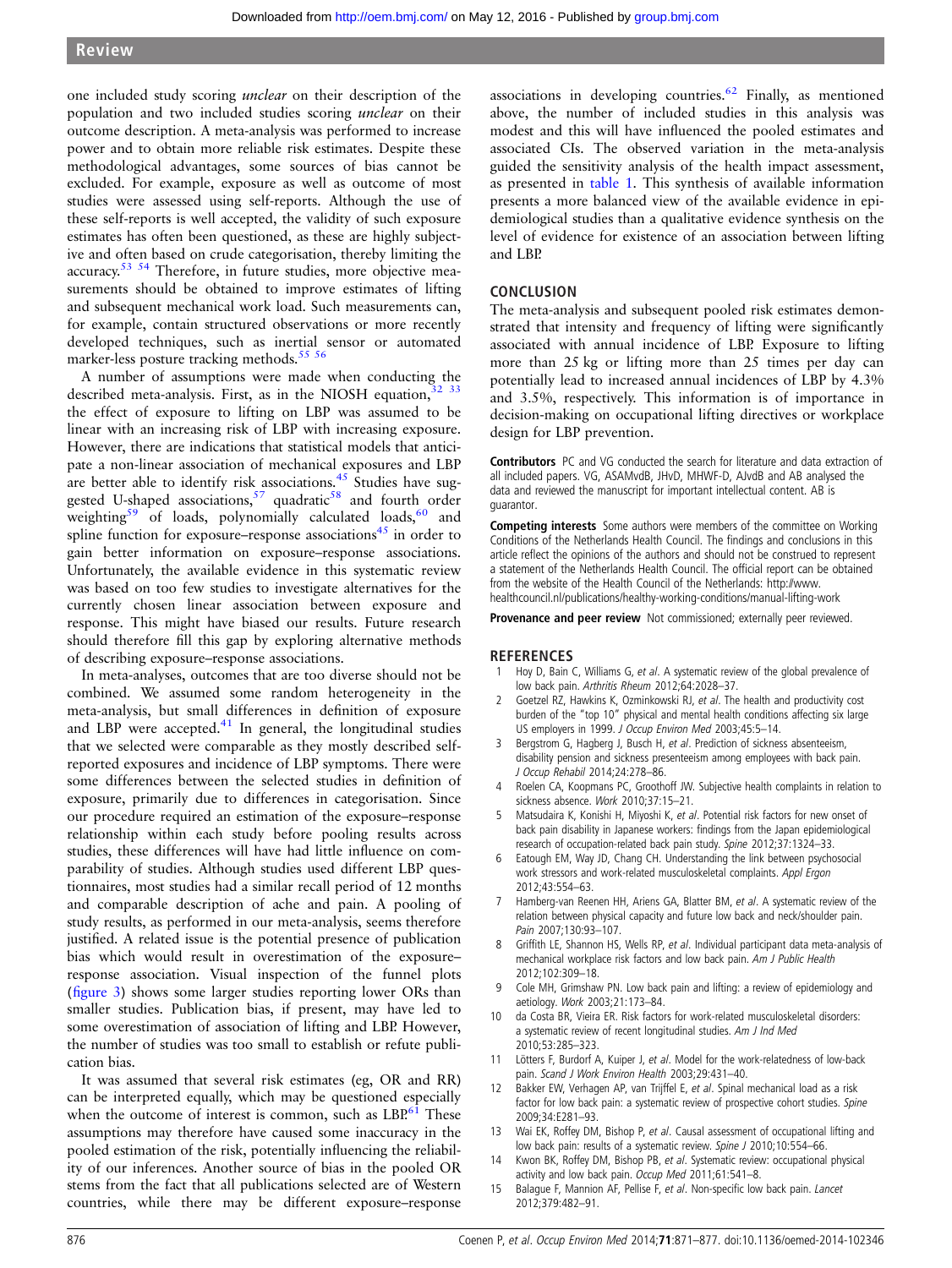- <span id="page-6-0"></span>16 Olsen O. Re: Bakker EW, Verhagen AP, van Trijffel E, et al. Spinal mechanical load as a risk factor for low back pain: a systematic review of prospective cohort studies. Spine 2009;34:E281–93. Spine 2010;35:E576; author reply E576–7.
- 17 Takala EP, Andersen JH, Burdorf A, et al. Re: Bakker EW, Verhagen AP, van Trijffel E, et al. Spinal mechanical load as a risk factor for low back pain: a systematic review of prospective cohort studies. Spine 2009;34:E281–93. Spine 2010;35:E1011–2; author reply E1012-3.
- 18 McGill SM. Letter to the editor regarding: causal assessment of occupational lifting and low back pain: results of a systematic review by Wai, et al. Spine J 2011;11:365; author reply 366.
- 19 Andersen JH, Haahr JP, Frost P. Details on the association between heavy lifting and low back pain. Spine J 2011;11:690-1; author reply 691-2.
- 20 Takala EP. Lack of "statistically significant" association does not exclude causality. Spine J 2010;10:944; author reply 944-5.
- 21 Kuijer PP, Frings-Dresen MH, Gouttebarge V, et al. Low back pain: we cannot afford ignoring work. Spine J 2011;11:164; author reply 165-6.
- 22 Kuijer PP, Takala EP, Burdorf A, et al. Low back pain: doesn't work matter at all? Occup Med 2012;62:152–3; author reply 153–4.
- 23 van Dieen JH, Kuijer PP, Burdorf A, et al. Non-specific low back pain. Lancet 2012;379:1874–5.
- 24 Faber GS, Kingma I, van Dieën JH. Effect of initial horizontal object position on peak L5/S1 moments in manual lifting is dependent on task type and familiarity with alternative lifting strategies. *Ergonomics* 2011:54:72-81.
- 25 Hoozemans MJ, Kingma I, de Vries WH, et al. Effect of lifting height and load mass on low back loading. Ergonomics 2008;51:1053–63.
- 26 van Dieën JH, Faber GS, Loos RC, et al. Validity of estimates of spinal compression forces obtained from worksite measurements. Ergonomics 2010;53:792–800.
- 27 de Looze MP, Kingma I, Thunnissen W, et al. The evaluation of a practical biomechanical model estimating lumbar moments in occupational activities. Ergonomics 1994;37:1495–502.
- 28 Faber GS, Kingma I, van Dieën JH. The effects of ergonomic interventions on low back moments are attenuated by changes in lifting behaviour. Ergonomics 2007;50:1377–91.
- 29 Burdorf A. The role of assessment of biomechanical exposure at the workplace in the prevention of musculoskeletal disorders. Scand J Work Environ Health 2010;36:1–2.
- 30 European Committee for Standardization. 1005-2. European Standard Safety of Machinery—human physical performance—part 2: manual handling of machinery and component parts of machinery. April 2003.
- 31 European Committee for Standardization. 1128-1. Ergonomics—manual handling. Part 1: 15 Lifting and carrying. 2003.
- 32 NIOSH. Work practices guide for manual lifting. 1981; Publication No. 81-122.<br>33 Waters TR Putz-Anderson V Garg A *et al* Revised NIOSH equation for the de-
- Waters TR, Putz-Anderson V, Garg A, et al. Revised NIOSH equation for the design and evaluation of manual lifting tasks. Ergonomics 1993;36:749–76.
- 34 Marras WS, Fine LJ, Ferguson SA, et al. The effectiveness of commonly used lifting assessment methods to identify industrial jobs associated with elevated risk of low-back disorders. Ergonomics 1999;42:229–45.
- 35 Elfeituri FE, Taboun SM. An evaluation of the NIOSH lifting equation: a psychophysical and biomechanical investigation. Int J Occup Saf Ergon 2002;8:243–58.
- 36 Fallentin N, Viikari-Juntura E, Waersted M, et al. Evaluation of physical workload standards and guidelines from a Nordic perspective. Scand J Work Environ Health  $2001:27:1-52$
- 37 Verbeek JH, Martimo KP, Karppinen J, et al. Manual material handling advice and assistive devices for preventing and treating back pain in workers. Cochrane Database Syst Rev 2011;18:CD005958.
- 38 Burdorf A, Koppelaar E, Evanoff B. Assessment of the impact of lifting device use on low back pain and musculoskeletal injury claims among nurses. Occup Environ Med 2013;70:491–7.
- 39 IJmker S, Huysmans MA, Blatter BM, et al. Should office workers spend fewer hours at their computer? A systematic review of the literature. Occup Environ Med 2007;64:211–22.
- 40 von Elm E, Altman DG, Egger M, et al. The Strengthening the Reporting of Observational Studies in Epidemiology (STROBE) statement: guidelines for reporting observational studies. Ann Intern Med 2007;147:573–7.
- 41 Griffith LE, Hogg-Johnson S, Cole DC, et al. Low-back pain definitions in occupational studies were categorized for a meta-analysis using Delphi consensus methods. J Clin Epidemiol 2007;60:625–33.
- 42 Harkness EFM, Macfarlane GJ, Nahit ES, et al. Risk factors for new-onset low back pain amongst cohorts of newly employed workers. Rheumatology 2003;42:959-68.
- 43 Holtermann A, Clausen T, Aust B, et al. Risk for low back pain from different frequencies, load mass and trunk postures of lifting and carrying among female healthcare workers. Int Arch Occup Environ Health 2012;86:463-70.
- 44 Hoogendoorn WE, Bongers PM, de Vet HC, et al. Flexion and rotation of the trunk and lifting at work are risk factors for low back pain: results of a prospective cohort study. Spine 2000;25:3087–92.
- 45 Jansen JP, Morgenstern H, Burdorf A. Dose–response relations between occupational exposures to physical and psychosocial factors and the risk of low back pain. Occup Environ Med 2004;61:972–9.
- 46 Macfarlane GJ, Thomas E, Papageorgiou AC, et al. Employment and physical work activities as predictors of future low back pain. Spine 1997;22:1143–9.
- 47 Miranda H, Viikari-Juntura E, Punnett L, et al. Occupational loading, health behavior and sleep disturbance as predictors of low-back pain. Scand J Work Environ Health 2008;34:411–19.
- 48 Sterud T, Tynes T. Work-related psychosocial and mechanical risk factors for low back pain: a 3-year follow-up study of the general working population in Norway. Occup Environ Med 2013;70:296–302.
- 49 van Nieuwenhuyse A, Somville PR, Crombez G, et al. The role of physical workload and pain related fear in the development of low back pain in young workers: evidence from the BelCoBack Study; results after one year of follow up. Occup Environ Med 2006;63:45–52.
- 50 Kovacs FM, Abraira V, Zamora J, et al. The transition from acute to subacute and chronic low back pain: a study based on determinants of quality of life and prediction of chronic disability. Spine 2005;30:1786–92.
- 51 Fransen M, Woodward M, Norton R, et al. Risk factors associated with the transition from acute to chronic occupational back pain. Spine 2002;27:92–8.
- 52 Rothman KJ, Greenland S. Causation and causal inference in epidemiology. Am J Public Health 2005;95:144–50.
- 53 Balogh I, Orbaek P, Ohlsson K, et al. Self-assessed and directly measured occupational physical activities—influence of musculoskeletal complaints, age and gender. Appl Ergon 2004;35:49–56.
- 54 Punnett L, Wegman DH. Work-related musculoskeletal disorders: the epidemiologic evidence and the debate. J Electromyogr Kinesiol 2004;14:13–23.
- 55 Dutta T. Evaluation of the Kinect sensor for 3-D kinematic measurement in the workplace. Appl Ergon 2012;43:645–9.
- 56 Faber GS, Kingma I, van Dieën JH. Bottom-up estimation of joint moments during manual lifting using orientation sensors instead of position sensors. J Biomech 2010;43:1432–6.
- 57 Winkel J, Mathiassen SE. Assessment of physical work load in epidemiologic studies: concepts, issues and operational considerations. Ergonomics 1994;37:979–88.
- 58 Coenen P, Kingma I, Boot CR, et al. The contribution of load magnitude and number of load cycles to cumulative low-back load estimations: a study based on in-vitro compression data. Clin Biomech 2012;27:1083–6.
- 59 Jäger M, Jordan C, Luttmann A, et al. Evaluation and assessment of lumbar load during total shifts for occupational manual materials handling jobs within the Dortmund Lumbar Load Study—DOLLY. Int J Ind Ergonomics 2000;25:553–71.
- 60 Parkinson RJ, Callaghan JP. The role of load magnitude as a modifier of the cumulative load tolerance of porcine cervical spinal units: progress towards a force weighting approach. Theor Issues Ergono Sci 2007;8:171–84.
- 61 Zhang J, Yu KF. What's the relative risk? A method of correcting the odds ratio in cohort studies of common outcomes. JAMA 1998;280:1690–1.
- 62 Paudyal P, Ayres JG, Semple S, et al. Low back pain among textile workers: a cross-sectional study. Occup Med 2013;63:129–34.